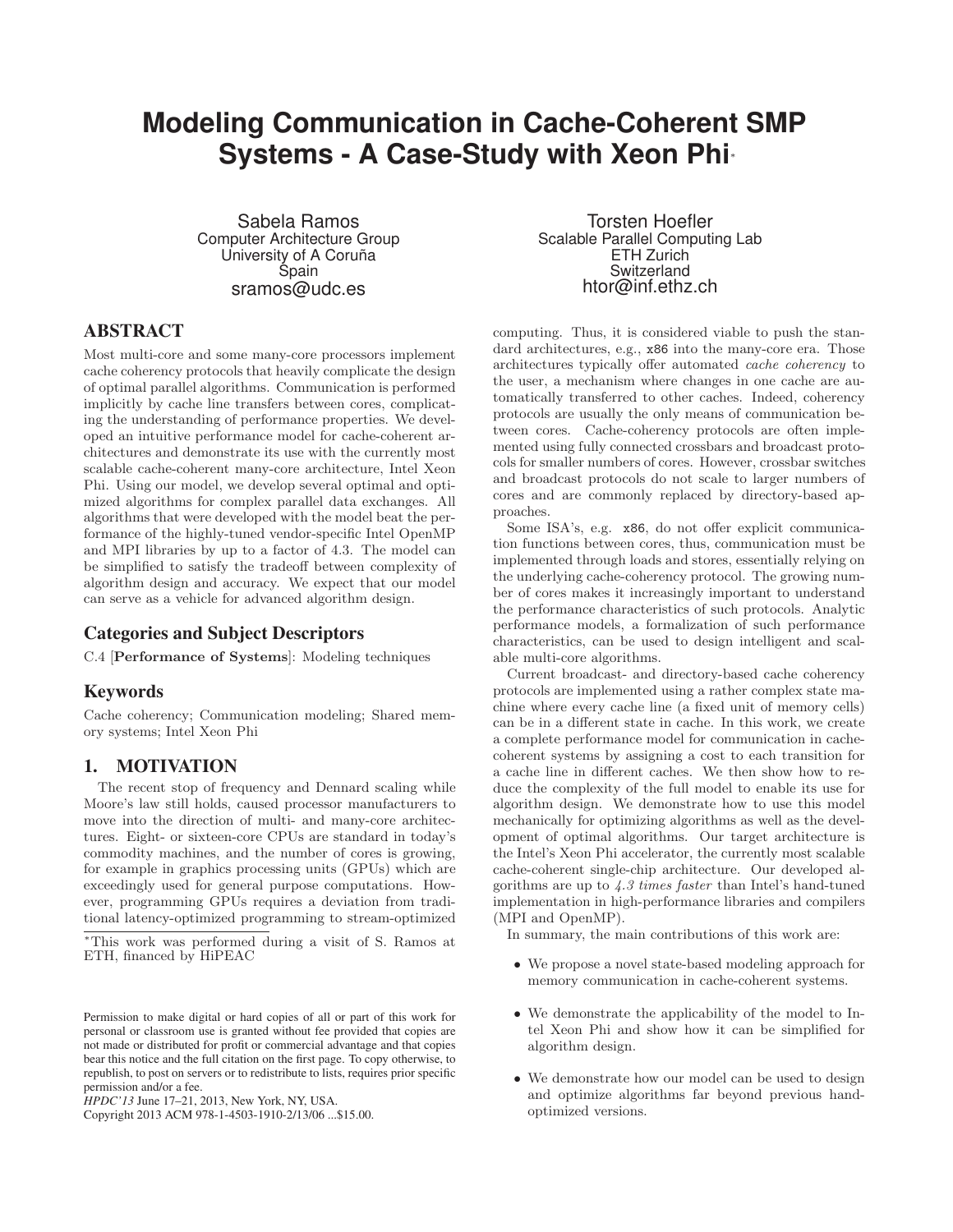Furthermore, based on those insights, we argue that the addition of explicit communication interfaces for on-chip communication could enhance the performance of parallel algorithms significantly.

# 2. A PERFORMANCE MODEL FOR COM-MUNICATION IN CACHE-COHERENT **SYSTEMS**

In most multi-core systems, the only way to communicate data from one thread,  $T_0$ , to another thread,  $T_1$ , is to issue load and store instructions from and to main memory. For example, if  $T_0$  wants to send a word (initially in a register) to  $T_1$ , it would store it to a specific memory location which is then read by  $T_1$  (assuming appropriate synchronization).

Early multi-core systems, using the MESI protocol [13], would perform this communication through main memory, i.e., the line would be evicted from  $T_0$ 's cache to main memory and loaded into  $T_1$ 's cache from memory. However, the costs to communicate the line to memory and back are significantly more expensive than on-chip transfers. Thus, more recent cache-coherency protocols [10] such as MOESI, MESIF, and extended MESI [1, §2.1.3] protocols allow direct cache-to-cache transfers.

We discuss the MESI protocol as an example and note that it can be extended with additional states to model advanced protocols. Table 1 summarizes the MESI states and their semantics.

Table 1: MESI protocol states

|    |           | Who may own it |             |                 |
|----|-----------|----------------|-------------|-----------------|
|    |           | This core      | Other cores | Is it Modified? |
| M  | Modified  | Yes            | No.         | Yes             |
| E. | Exclusive | Yes            | No          | No              |
| S  | Shared    | Yes            | Yes         |                 |
|    | Invalid   | No             | Yes         |                 |

Since memory is generally arranged in blocks (or lines), we will argue in terms of cache lines in the following. First we assume that the communicated data fits in one line and then we will extend the model to cover multi-line transfers.

The cache coherency protocol state will determine the location of each cache line<sup>2</sup> and the operations needed in order to fetch it, thus the latency of reading or writing will depend on the state of the requested line.

When communicating a cache line, it is always transferred between the caches of two cores running threads  $T_0$  and  $T_1$ , respectively. We assume the most general model where the line may be in any state in each cache. Let us assume that  $T_0$  wants to communicate a line that is in state invalid  $(I)$ before the communication. Thread  $T_0$  will write the send data and the line would transition from  $I \to M$  in its local cache. The following read by  $T_1$  would transfer the line to  $T_1's$  cache and transition it in both caches into the shared state. We assume that each state update and line transfer has a specific cost associated with it.

A program  $P$  now defines a set of transitions for each used cache line in each cache of the parallel computation. The possible transitions for each cache line (as mandated by  $P$ ) can be modeled with a finite automaton with an initial state I (invalid).

We can now model the state changes and costs for all pairs of line states in  $T_0$  and  $T_1$ . Figure 1 shows our initial cost model for the transfer of one cache line from  $T_0$  to  $T_1$ . Let both threads be running in two different cores using an extended MESI protocol in which a modified line can be shared (other protocols would require slightly different but conceptually identical transition cost graphs). Each vertex represents the state of the line in each of the two cores, while edges represent the transitions. The possible states of a line in one core are M (modified), E (exclusive), S (shared) and I (invalid). Each vertex would be composed by the combination of two of these states to represent the cache line in each of the two cores. Vertices that are not shown represent invalid combinations of protocol states (e.g., the same line cannot be exclusive to two caches!).



Figure 1: Transition diagram for the MESI protocol for communicating one cache line with two cores. The vertices form combinations of states (see Table 1), and the edges show actions that cause transitions and the associated costs.

Each transition is labeled with the required action (in the form  $T_i$ , action) and the cost associated. Dotted edges either represent external actions taken by a third thread  $(T_2)$  that runs in another core, or local capacity evictions. Thus, those edges do not have any associated cost. The actions can be read, RFO (request for ownership) and *evict*. When several actions appear at one edge, it indicates that any of them can be taken to transition to the target vertex.

The costs for all line transfers can be modeled in terms of line reads since a cache line is read into the local cache for both, load and store operations. Line writes only happen if lines are evicted to main memory and are thus outside of our cache-to-cache communication model. We denote the costs for reading lines as  $R_{\mathcal{L},\mathcal{S}}$ , where  $\mathcal L$  is the location of the line (Local for the own cache of the thread performing the action, and Remote if the line is in other core cache), and  $S$  is the state of the line before the transition  $(M, E, S, \mathcal{S})$ 

<sup>1</sup>This state can be extended to allow sharing of modified lines as we describe later.

<sup>&</sup>lt;sup>2</sup>we use "cache line" and "cache line data" synonymously if the meaning can easily be inferred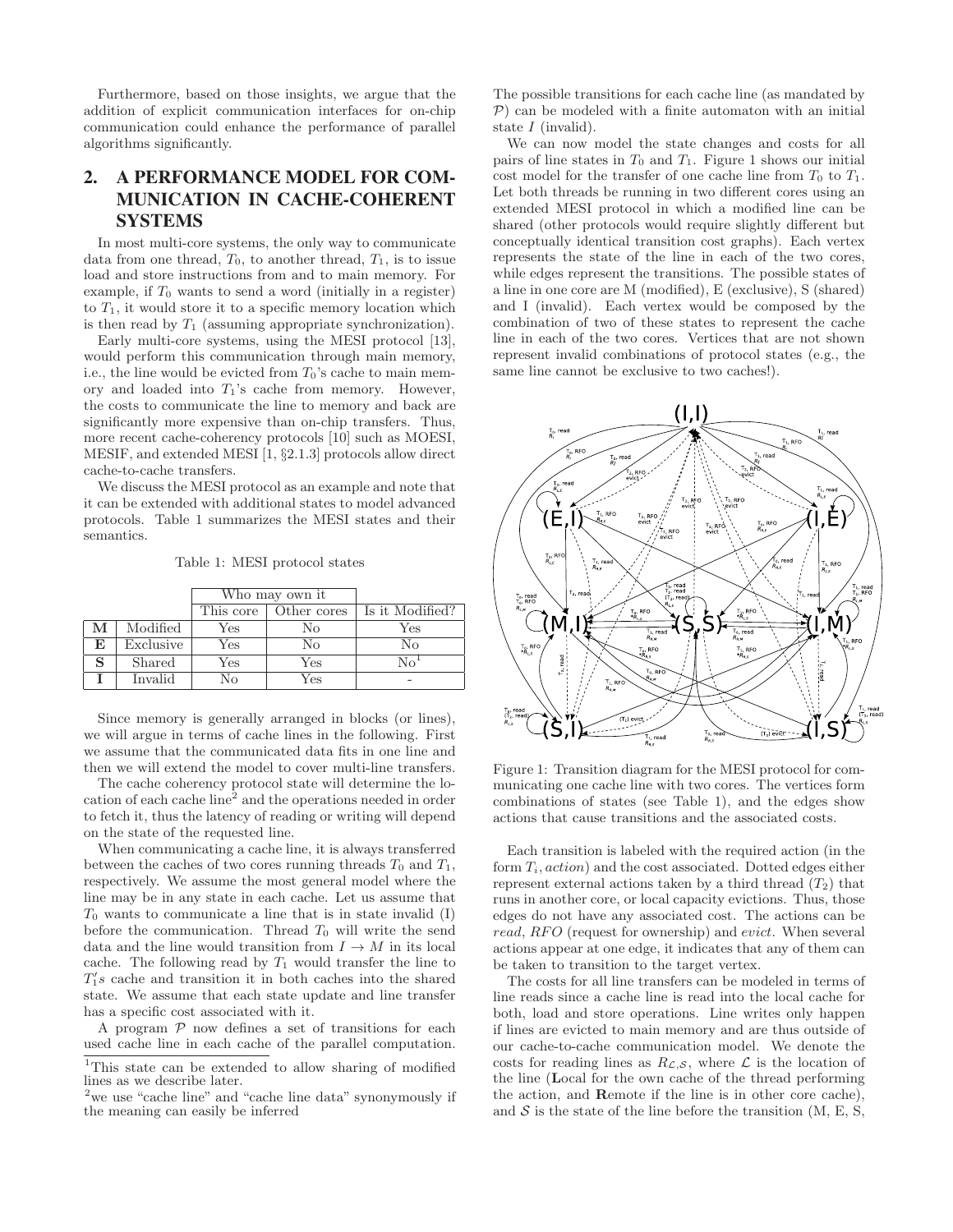or I). If  $S = I$ , the location is not relevant since the line has to be fetched from main memory.

The symbol ∗ preceding some of the costs indicate that there can be an overhead as a consequence of the need to invalidate the line in other caches. This occurs, for example, with an RFO of a shared line: with a modified or exclusive line the target of invalidation is well-defined (the current owner), but with a shared line there can be multiple cores holding the line.

All costs  $(R_{\mathcal{L},\mathcal{S}})$  in the model can be benchmarked with a methodology similar to the one proposed by Molka et al. [18]. Due to space limitations, we only discuss the most scalable and thus most interesting architecture, Intel Xeon Phi, in the following. The extended technical report version of this paper [22] contains model parameters for other architectures as well.

### 2.1 Intel Xeon Phi Architecture

The Intel Xeon Phi coprocessor is a many-core system based on the Intel MIC (Many Integrated Core) architecture. Its cores are arranged on a bidirectional ring bus that provides high scalability. Figure 2 represents the basic architecture of the Xeon Phi including the cores, the bus, the memory controller and the tag directories. The current commercial Xeon Phi (5110P) has 60 simplified Intel CPU cores running at 1056 MHz and supports 4 threads per core with hyperthreading (thus, 240 threads in the die). The cores have a vector unit with 64 byte registers featuring a new vector instruction set known as Intel Initial Many Core Instructions (IMCI). Each core has a 32 kb L1 data cache, 32 kb L1 instruction cache, and a private 512 kb L2 unified cache which is kept coherent by a distributed tag directory system (DTDs). There are 64 tag directories connected to the ring and the address-mapping to the tag directories is based on hash functions over the memory addresses, leading to an even distribution around the ring. The bidirectional ring to which cores and DTDs are connected has three independent rings in each direction [7]: the data block ring (64 bytes wide), the address ring (send/write commands and memory addresses) and the acknowledgment ring (flow control and coherence messages). The memory controllers, also connected to the ring, provide access to the GDDR5 memory (8 GB of global memory). The coprocessor runs a simplified Linux-based OS in one of the cores.



Figure 2: Architecture of the Intel Xeon Phi coprocessor

The main advantage of the Xeon Phi over other accelerators or coprocessors is that it provides the well-known x86 ISA and memory model, hence the programming effort is just focused on how to better exploit performance, but it can be done with known techniques and languages such as

OpenMP or MPI. Xeon Phi can be used as a mere coprocessor in which the host offloads code to be accelerated, or as an independent unit that runs a whole application or that communicates in a symmetric manner with the host [1, §6].

### *2.1.1 Directory-Based Cache Coherency*

The cache coherency on Intel Xeon Phi chips is implemented using an extended MESI protocol [1, §2.1.3]. The main difference to standard MESI-based systems is that the shared  $(S)$  state was extended with a directory-based cache coherency protocol called GOLS (Globally Owned, Locally Shared) in order to avoid broadcast storms on the address buses. GOLS extends the shared state to allow modified as well as unmodified lines. Each cache needs to consult the GOLS protocol to determine if a line is in modified state or not.

The global coherency is maintained via Distributed Tag Directories (DTDs) that hold the GOLS coherency state of each line. Lines are assigned to each DTD using a hash function based on the address of the line. This results in an even load distribution (assuming an even distribution of memory addresses) but does not take advantage of locality in the network. This means that the DTD which is responsible for a line held by a specific core is not local to the core, in fact, on average, it will be at a distance of 15 cores due to the ring topology. Table 3 describes the different states of the GOLS directory protocol.

Table 3: GOLS protocol states

|             |                  | Number of | Is it         |
|-------------|------------------|-----------|---------------|
|             |                  | owners    | Modified?     |
| <b>GOLS</b> | Globally Owned   | Several   | Yes           |
|             | Locally Shared   |           |               |
| GE          | Globally         | One       | Yes or No     |
| /GM         | Exclusive        |           | (the core has |
|             | /Modified        |           | $M$ or $E)$   |
| GS          | Globally Shared  | Several   | No            |
| GI          | Globally Invalid | None      |               |

When a core encounters a cache miss, it requests the line from the according DTD that will answer depending on the GOLS state and will either request the memory or the core owning the line to answer with the line data. If a core owns the line, it will acknowledge the DTD and send the data to the requester cache, which will then acknowledge the DTD that it has received the line, for the DTD to update the line state. In addition, any eviction has to notify the DTD before evicting the line.

A direct consequence of having a distributed directory protocol based on line addresses is that there are high differences in access latencies that are not dependent on the distance among cores but on the DTD that is holding the line. Since we cannot control the address mapping onto DTDs, we will use randomized accesses and work with averages and standard deviations to avoid DTDs bias in the benchmarking results and, thus, in the modeling. In fact, we observed up to a 5x variation in latency when not using randomization.

The protocol states are rather similar to MESI, the only difference lies in the fact that some reads are more expensive due to interaction with the DTDs and the extended shared state. However, the extended MESI model developed in the previous section is sufficient to model all transitions.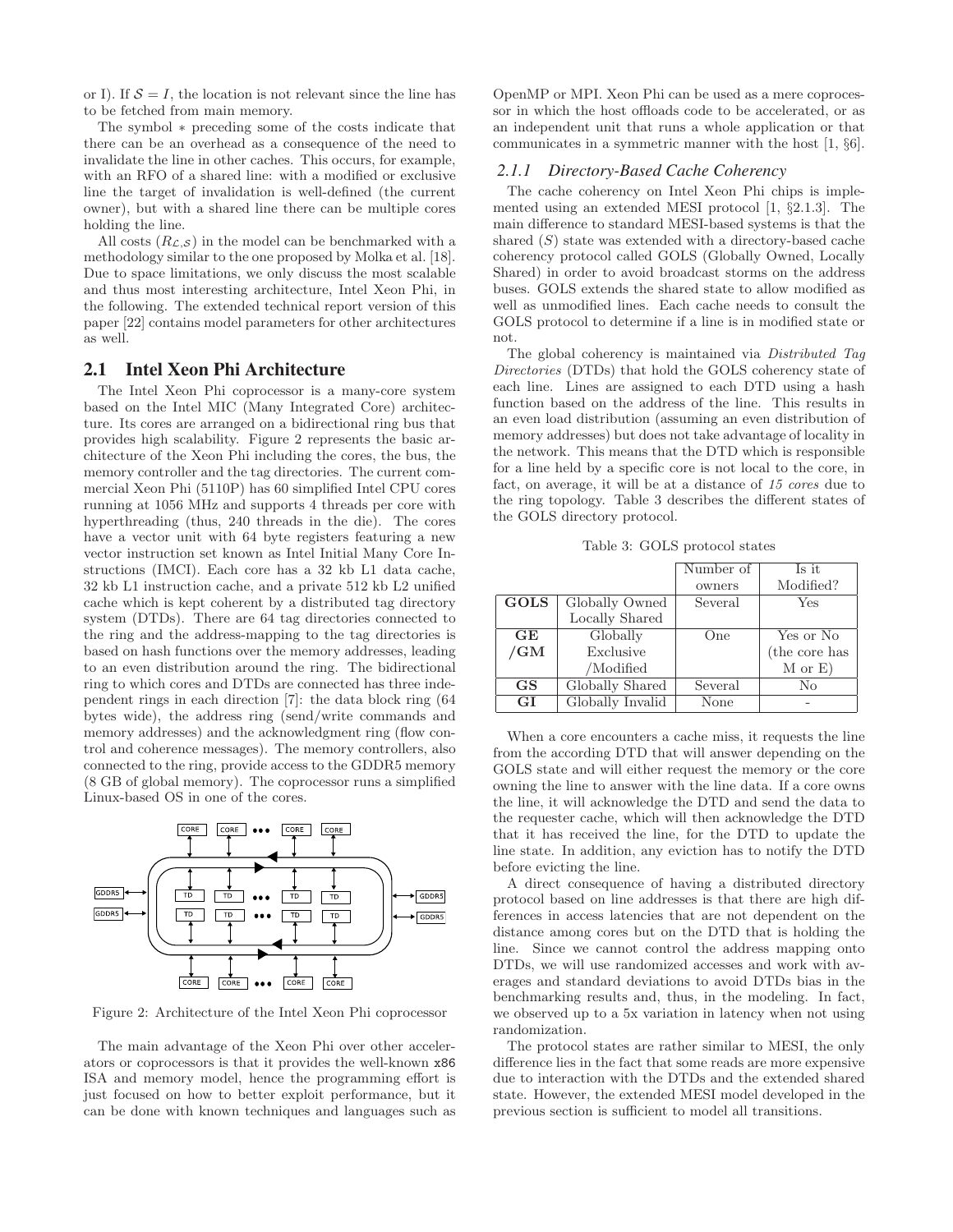|   |       | Same  |       | Adjacent |       | Middle   |       | Largest  |
|---|-------|-------|-------|----------|-------|----------|-------|----------|
|   |       | core  |       | cores    |       | distance |       | distance |
|   | avg   | stdev | avg   | stdev    | avg   | stdev    | avg   | stdev    |
| M | 8.6   | 0.2   | 241.2 | 21.7     | 234.7 | 25.6     | 240.1 | 10.4     |
| E | 8.6   | 0.2   | 227.4 | 20.6     | 235.8 | 25.5     | 237.4 | 27.7     |
| S | 8.7   | 0.9   | 232.0 | 10.2     | 233.4 | 35.0     | 233.4 | 22.5     |
|   | 277.7 | 34.0  | 274.3 | 25.2     | 278.8 | 34.4     | 284.5 | 29.6     |

| Label                | $\rm Cost$ |  |
|----------------------|------------|--|
| $R_{L,M}$            | 8.6        |  |
| $R_{L,E}$            | 8.6        |  |
| $R_{L,S}$            | 8.7        |  |
| $R_{R,M}$            | 234.7      |  |
| $R_{R,E}$            | 235.8      |  |
| $R_{R,S}$            | 233.4      |  |
| $R_I$                | 277.7      |  |
| (b) Model parameters |            |  |

(nanoseconds)

| Label            | Cost  |
|------------------|-------|
| $R_{L,\ast}=R_L$ | 8.6   |
| $R_{R,*}=R_R$    | 235.8 |
| R1               | 277.7 |

(c) Simplified parameters (nanoseconds)

(a) Results of the BenchIT [18] latency benchmark in nanoseconds

Table 2: Parametrizing and simplifying the model: (a) shows latency results and standard deviations for different distances, (b) extracts the relevant model parameters (cf. Fig. 1), (c) shows the simplified model parameters (cf. Fig. 3).

# 2.2 Parametrizing the Model for Xeon Phi

We use the BenchIT [18] benchmark to determine the base parameters of our model. The benchmark measures the latency of  $T_0$  reading random lines from a buffer owned by  $T_1$  varying the state of the lines and the placement of  $T_1$ . We place  $T_1$  in the same core (distance 0), in an adjacent core (distance 1), in a distant core (distance 15) and in a core located at the opposite side of the ring (distance 30). When  $T_1$  is in the same core as  $T_0$ , the reads of  $M$ ,  $E$ , and S lines are performed inside the local cache, but, when  $T_1$ is located in another core,  $T_0$  has to communicate with the DTD in charge of the cache line (the S state is achieved by sharing the line between  $T_1$  and a third thread).

Our measurements in Table 2a show that communication with the DTD makes the distance between the two cores nearly irrelevant. In fact, the distance-invariant performance is a design goal for excellent application scalability on Xeon Phi. Our model parameters can be derived from those measurements (we use the "Middle distance") and are shown in Table 2b. If the line is in  $I$  state, that is, it has to be fetched from memory, it does not matter if  $T_1$  is in the local core or in a remote one, and for Table 2b we chose the values for "Same core".

The full model in Table 2b indicates that some of the states in Figure 1 can be collapsed due to nearly identical transition costs. We can form three groups of operations, local reads, remote reads, and reads of invalid lines. Table 2c and Figure 3 summarize the simplified model for Intel Xeon Phi.



Figure 3: Graph of the simplified MESI transitions of a line within two cores

The simplifications we applied to make the model easier to use for algorithm design are system-specific. We tested the methodology on other systems, such as Sandy Bridge and Nehalem, and found that similar simplifications can be performed. The main difference is that, on those systems, the performance is generally depending on the distance between the caches. We found that this can be included with constant cost-offsets for each distance.

# 3. COMMUNICATION MODELS

In this section, we utilize the basic cache communication model to develop slightly more complex models for typical communications in parallel programming. The first and simplest model is for a single cache-line ping-pong benchmark where a send-buffer is communicated to a distinct receive buffer. The main difference is that this benchmark involves two memory locations and two lines, instead of one location as in the previous model. Later, we will extend the singleline ping-pong to multiple lines and then investigate the effect of contention while accessing single lines from multiple threads. This will result in a complete model for communications in cache-coherent systems that covers all scenarios that, for example, the LogP model family [9] expresses.

# 3.1 The Single-line Ping-Pong Model

The single-line ping-pong benchmark resembles the design of traditional ping-pong benchmarks: a send buffer is copied to a buffer at the receiver and, after reception, another buffer is copied back to the sender. This requires two sets of buffers on each process (thread) and a synchronization between sender and receiver. We are using a designated byte, which we call canary value in the receive buffer as a synchronization flag such that the receiver waits for the message by repeatedly reading this byte (polling) until the byte changes. Such "canary protocols" are used in practice for small-message synchronizations  $[12]^3$ . Figure 4 shows the benchmark schematically.



Figure 4: Ping-Pong test between two threads using four buffers.

The desired coherence state for each line is established before each ping-pong exchange. An  $S$  state indicates that

<sup>3</sup>We remark that such canary protocols are typically limited to a single aligned cache line due to relaxed memory consistency in modern multiprocessors.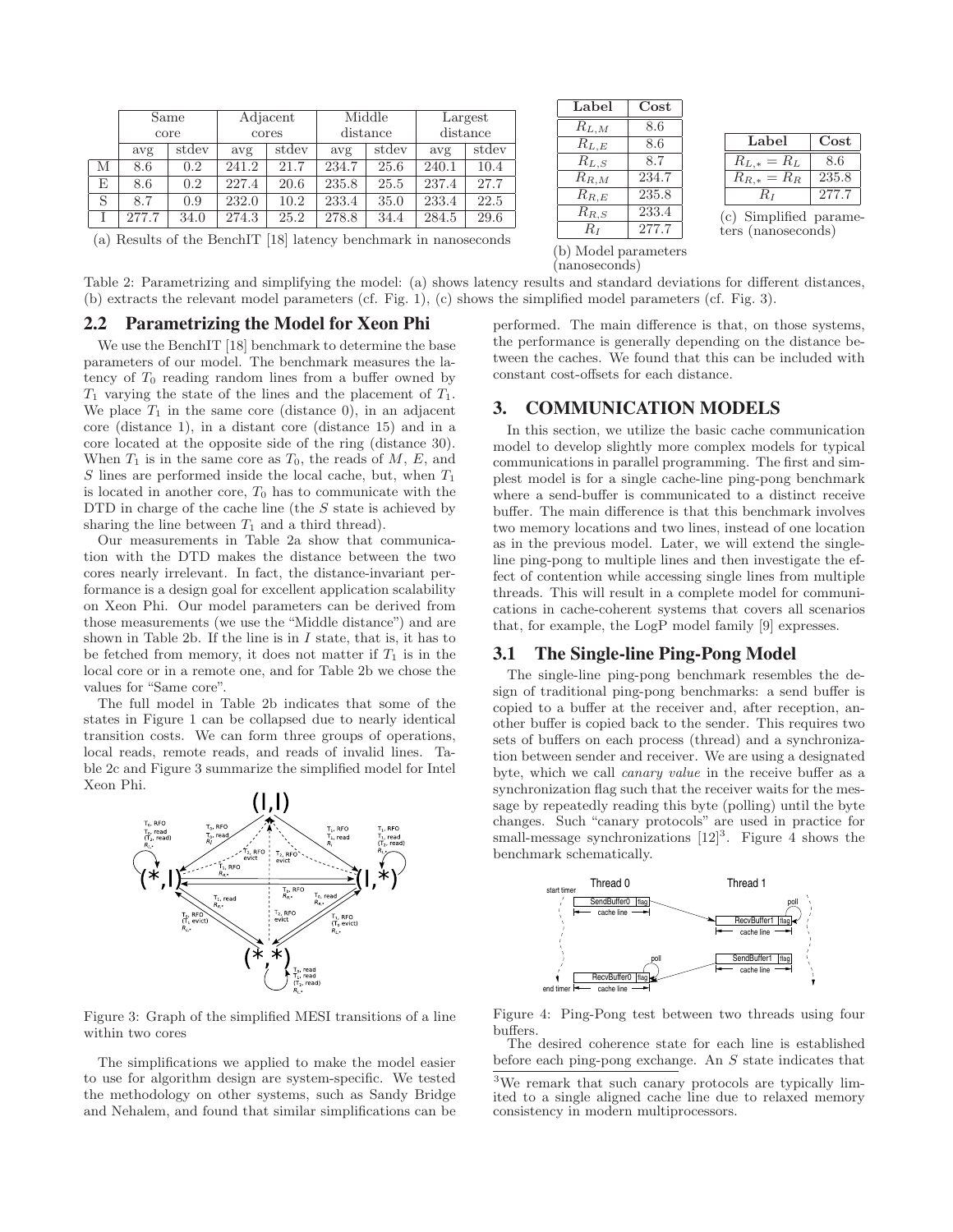the line is shared between the two threads performing the ping-pong. Considering the symmetry of the benchmark, send-buffers from both threads have the same cache coherence state  $(\mathcal{S}_s)$ , and so do the recv-buffers  $(\mathcal{S}_r)$ . The estimation of the latency of a ping-pong can be based upon the latencies of reading each line.

We assume that the protocol is sender-driven, i.e., the sender copies the data to the receiver. To perform the copy, the sender reads its send-buffer, which is in state  $S<sub>s</sub>$  in the local cache, in time  $R_{L,S_s}$ . This is followed by a read of the correspondent recv-buffer, which is in state  $S_r$  in the remote cache, in time  $R_{R,S_r}$ . Then (ignoring the overhead that the write operation could provoke) the receiver reads its recvbuffer, that has been modified by the sender, and thus is in modified state in the sender's cache, in time  $R_{R,M}$ . This process is repeated with switched roles. Equation (1) shows  $\mathcal{T}_1$ , the single-line latency and the simplified model. The term O stands for an overhead that might be introduced by the coherency traffic due to having two active communicating threads (ideally,  $O = 0$ ).

$$
\mathcal{T}_1 = R_{L,S_s} + R_{R,S_r} + R_{R,M} + O = R_L + 2R_R + O \quad (1)
$$

We measured 5000 independent iterations (using the highprecision x86 RDTSC counter) with pseudo-random addresses to avoid bias caused by the DTDs. The average and standard deviation form a Gaussian Distribution of the samples. We applied the t-test to each result to assess the statistical significance of our results and modeling. Where the result of the t-test was to reject the null hypothesis of equality of averages between both distributions, the overhead O was estimated as the difference of the distributions. Since the variances are unknown and not equal, we used Welch's ttest [25]. We found that we could reject the equality of averages with more than a 90% confidence in every scenario, confirming that there is an extra overhead imposed by the coherency traffic.

For the two threads  $T_0$  and  $T_1$  on different cores and  $S_s = S_r = E$ , we measured 497.1 $\mu s$  (standard deviation  $\sigma = 77.2 \mu s$ ) while the simplified model predicts  $479.1 \mu s$  $(\sigma = 36.1 \mu s)$ . For the states  $S_s = I$  and  $S_r = E$ , we measured 842.8 $\mu$ s (standard deviation  $\sigma = 102\mu$ s) while the simplified model predicts  $748.1\mu s~(\sigma = 49.6\mu s)^4$ .

The state  $S_r = I$  cannot be measured with our method because it cannot be guaranteed that the receive buffer is in invalid state when the sender attempts to fetch it. This is due to the benchmark design: the receiver is polling the recv-buffer and it can fetch it from memory before the sender requests it.

The results show that the overhead  $O \simeq 18$  for the incache configuration and  $O \simeq 95$  if the send-buffer is in memory. However, the overhead is lower than the standard deviation of the measurements, thus, although our t-test shows that it is statistically significant, it could be within the noise of real measurements.

### 3.2 The Multi-line Ping-Pong Model

We now show how to model multi-line ping-pong transfers, i.e., buffers can contain more than one cache line and, assuming x86 total store order [20], the receiver will only poll for the canary value on the last line of the recv-buffer while the sender copies the content of the send-buffer. The analysis of different cache states is limited to 8 kb buffers due to the use of four buffers per pair of threads and the L1 cache size (32 kb). From now on, and given that we want to analyze the effect of having threads in different cores, we will assume a one-to-one mapping of threads to cores.

Assuming pipelining, the sender fetches every line in  $\frac{2N}{P}R_{\mathcal{L},\mathcal{S}}$  where N is the number of cache lines of each buffer and P is the number of outstanding memory requests per core. After the copy, the receiver reads the last line, that has been modified by the sender, in  $R_{R,M}$ .

However, this simple model misses several factors that affect performance as the eviction overhead, the hardware prefetcher, the signal buses or the DTD capabilities to serve the outstanding requests. To approach this overhead, we tested a multiplicative factor based on the results, but, although it was asymptotically accurate, the relative error reached the 40-50% for small messages (2-12 lines) when the send-buffer was in  $I$ , and around 30% when it was in  $E$ . To obtain a more accurate model, we use linear regression with a typical transfer function. Equation (2) shows the model function where  $o$  is the asymptotic fetch latency for each cache line (including hardware prefetch, etc.), and  $p, q$ model the startup overhead which consists of a fixed part q that is amortized partially by the number of fetched lines with the factor  $p$ .

$$
\mathcal{T}_N = o \cdot N + q - \frac{p}{N} \tag{2}
$$

If we apply this model to a single line broadcast, it will essentially lead to the one-line model discussed before in Section 3.1:  $\mathcal{T}_1 = R_L + 2R_R + O = q + o - p$ .



(a) Sender and receiver buffers in Exclusive state. The parameters of the model (in nanoseconds) are  $76.0 \cdot N + 1521.0 - \frac{1096.0}{N}$ 

Sender and receiver buffers in Invalid state. The parameters of the model (in nanoseconds) are  $94.9 \cdot N + 2750.0 - \frac{2017.5}{N}.$ 

Figure 5: Latency and performance model for a multi-line ping-pong

The parametrization of the model has been performed with ping-pong tests using buffers from 64 bytes (one cache line) to  $\overline{8}$  kb, varying the initial cache state of the buffers<sup>5</sup>.

The results of our ping-pong measurements and the model fits are shown in Figure 5. The measurement for each size were repeated 5000 times and timed separately using x86 RDTSC. The left axis shows boxplots [17] of each value where the horizontal line is the median, the upper and lower parts of the box denote the first and third quartile and the whiskers show the minimum and maximum data values (out-

<sup>4</sup>An extensive analysis of every combination of states and locations of the threads has been carried out and are included in the extended version of this article [22].

<sup>&</sup>lt;sup>5</sup>This test can use the  $S_r = I$  because the receiver is polling only the last line, and when the sender fetches the recv-buffer lines they are all invalidated except for the last one.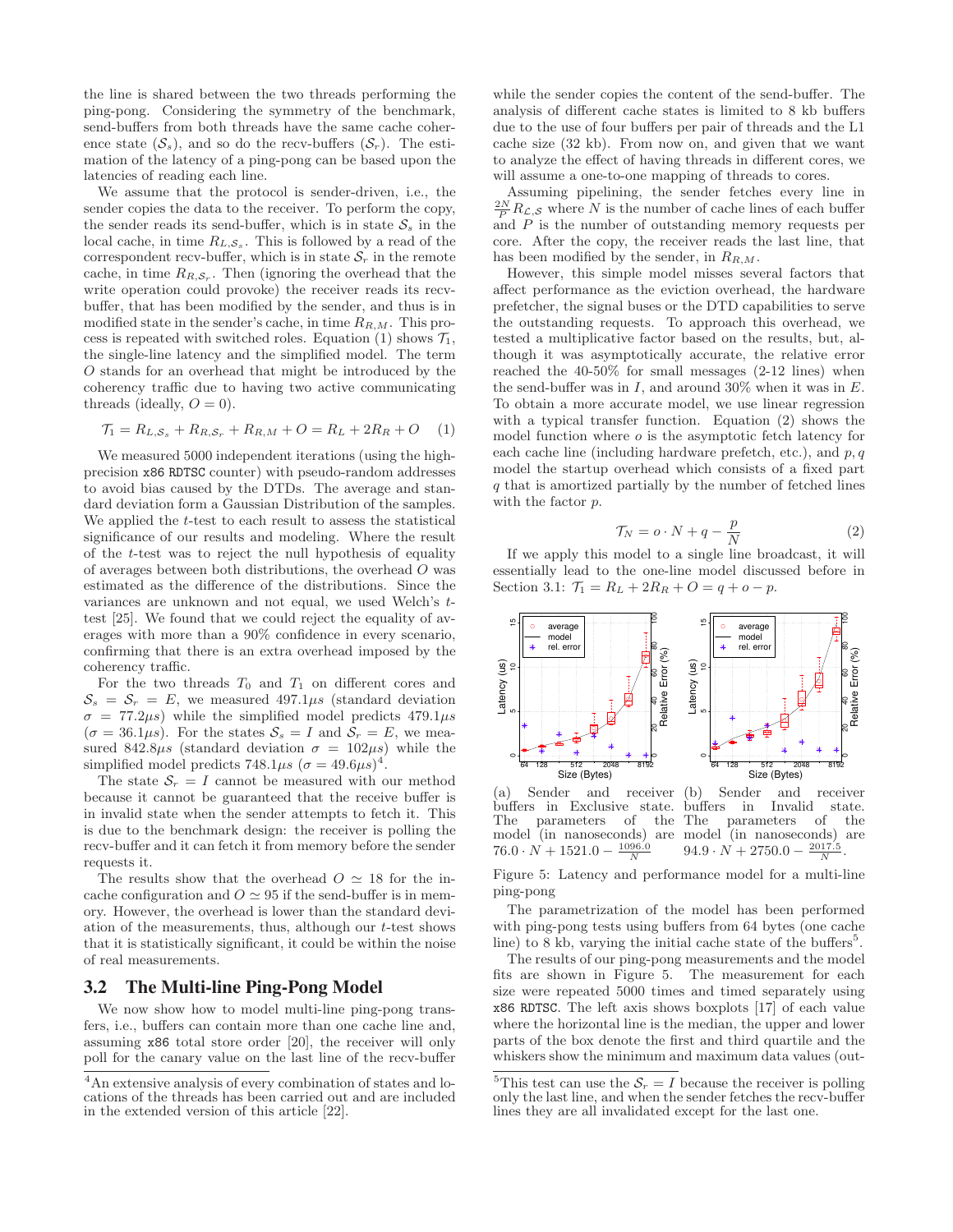liers were removed). We use boxplots to visualize the statistical noise across measurements. The right axis and asterisks show the relative error of the model.

### 3.3 DTD Contention Model

On Xeon Phi, the DTDs may cause delays when they are contended [7]. Thus, we include an additional contention model to capture this effect. This may not be necessary in broadcast and snooping-based cache-coherency protocols.

Contention is benchmarked using a global send-buffer owned by one thread that every other thread (receivers) copies into a private recv-buffer. When having only two threads, the performance is expected to be  $R_{\mathcal{L}_s, \mathcal{S}_s} + R_{\mathcal{L}_r, \mathcal{S}_r}$ . For the rest of the section, and given that the sender is an idle thread that only owns the global buffer, we will assume that the number of threads is the number of receivers.

The contention on MIC for cached lines can be estimated with a linear model  $\mathcal{T}_C(n_{th}) = c \cdot n_{th} + b$ , where  $n_{th}$  is the number of threads, and c represents the slope and the overhead imposed when adding a new thread. If  $n_{th} = 1$ , there is no contention and  $\mathcal{T}_C(1) = R_L + R_R = c + b$  (the cost of copying a global send-line into a private recv-line). Equation (4) shows the DTD contention model when buffers are in E state in the owner's cache.

$$
\mathcal{T}_C(n_{th}) = R_L + R_R + c \cdot (n_{th} - 1) = b + c \cdot n_{th} \tag{3}
$$

However, if the global line is in memory, the performance is limited by the access to memory and the model is similar to the one developed for the multi-line ping-pong in terms of the number of threads accessing the line instead of the message size.



Figure 6: Contention in the access to the same line

Figure 6 shows the results of the benchmark for different number of threads and state of the global and private buffers (E for both in Figure 6a and I in Figure 6b).

# 3.4 Ring Contention

We have also analyzed how the number of running threads affects the performance of the cache line transfers. For this purpose, we have designed two ping-pong benchmarks. The first one arranges threads into groups of four where the communicating pairs are interleaved (e.g., if a group is formed by  $T_0$ ,  $T_1$ ,  $T_2$  and  $T_3$ , and  $T_i$  is running in core *i*, the pairs are  $T_0-T_2$ , and  $T_1-T_3$ ). The second benchmark forces pairs

to communicate through the same part of the ring (e.g, with 6 threads, the pairs will be  $T2 - T3$ ,  $T1 - T4$ ,  $T0 - T5$ ) assuming that communications will use the shortest path. Due to the ring structure of the Xeon Phi, from the 16th pair on, communications will go through the other half of the ring.

Regardless of the initial cache state of the buffers, both benchmarks showed that there is no congestion caused by having several pairs of threads communicating simultaneously if they are accessing different memory addresses. The differences that appeared were not related to the number of running threads and the most feasible reason is the assignment of the requested lines to DTDs.

We have shown that the communication model can be parametrized accurately for simple communication tasks such as ping-pong. We now discuss how the model can be used to develop and parametrize suitable algorithms for communications on Xeon Phi.

# 4. DESIGNING COMMUNICATION AL-GORITHMS IN THE MODEL

The communication algorithms tackled are different patterns of data exchange where interference among threads hugely increase variability. E.g., if two threads,  $T_0$  and  $T_1$ have to write to a line that  $T_2$  is polling, waiting for them to write the value, the performance will depend on the order in which the three operations occur, as shown in Figure 7. If  $T_0$  and  $T_1$  write to the line, and then  $T_2$  checks it (Fig. 7a), the cost is  $R_I + 2R_R$ . But, if  $T_2$  checks it right after the write of  $T_0$  (Fig. 7b), the line makes an extra travel to  $T_2$  before going to  $T_1$ , and  $T_2$  has to read it again to get the expected value  $(R_I + 3R_R)$ . And there is still a worse scenario: when  $T_2$  is the first that gets the line (Fig. 7c) and keeps polling, causing the line to travel from  $T_2$ 's cache to each writer and the other way round, increasing the cost up to  $R_I + 4R_R$ .

![](_page_5_Figure_17.jpeg)

Figure 7: Interference in the access to a cache line by two writers  $(T_0$  and  $T_1$ ) and a reader that is polling the line waiting for writes.

To capture all the variations, the algorithms are expressed as Min-Max Models including the best and the worst case.

In the design of algorithms, it is assumed that data buffers are initially in exclusive state in the owner's cache to simplify the discussion. Similar results were obtained with buffers in invalid state and the models can be adapted by applying the invalid-state equations where the exclusive-state models are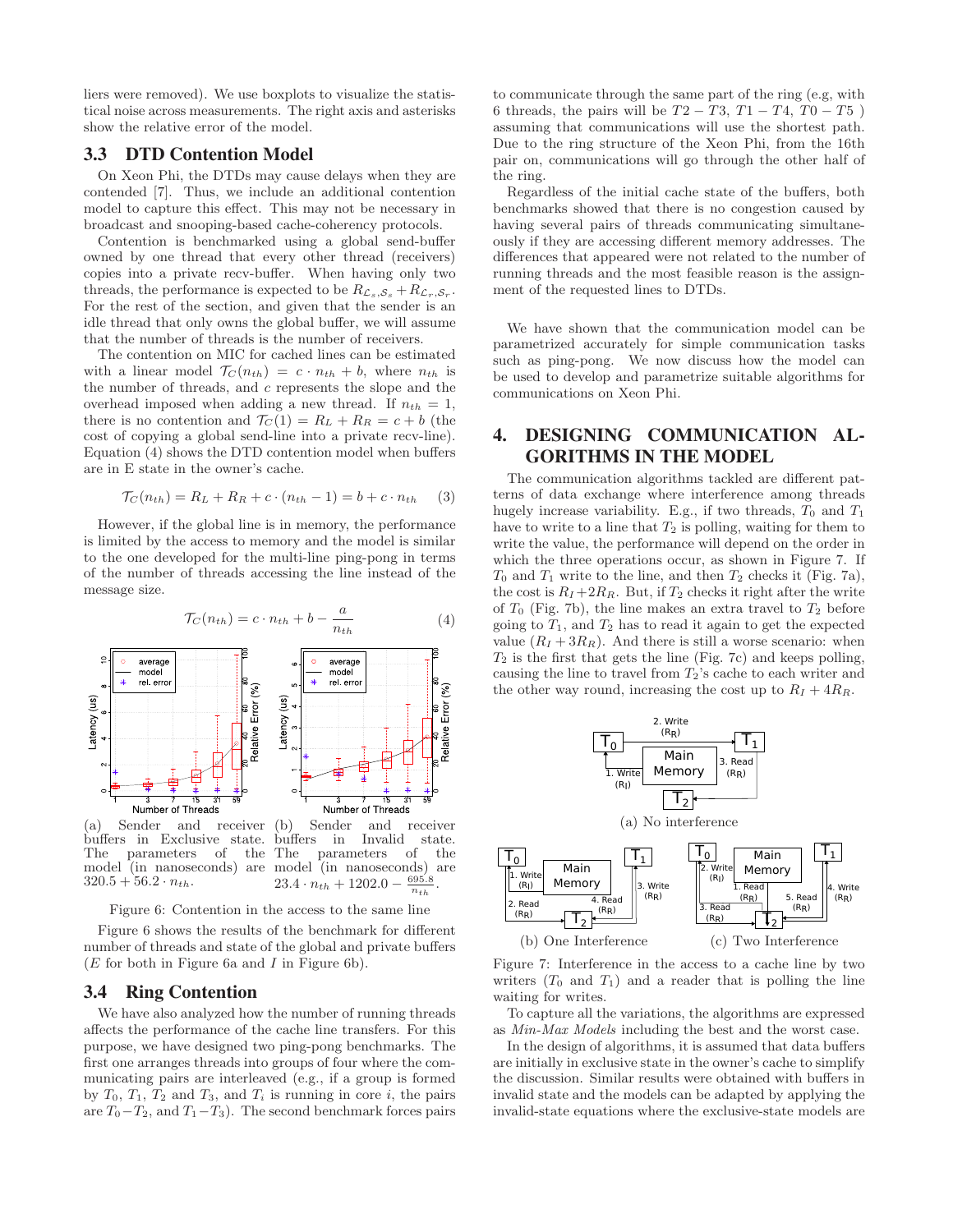used. For the same reason, shared structures are assumed to be in memory (invalid) at the beginning of each algorithm.

# 4.1 Fast Message Broadcasting

The broadcast operation consists of sending one message from one thread, called root, to every other thread. We will talk in terms of trees since they are the more common communication patterns in broadcast algorithms.

In a shared memory scenario, a send-receive pair of operations can be performed in two different ways. In a senderdriven approach, the sender copies the data into the recvbuffer, similar to the pingpong benchmark from Section 3.1; the receiver may notify the sender with the canary protocol that the recv-buffer is ready. In a receiver-driven approach, the receiver would copy the message after the sender has notified that it is ready (notification forwards). In addition, the receiver has to acknowledge the reception of the message (notification backwards).

For the broadcast operation, where the sender communicates with several receivers, the receiver-driven approach allows simultaneous copies and thus leads to better load balancing for larger numbers of threads despite the additional acknowledgment.

#### *4.1.1 Notification*

The notification forwards and backwards uses shared structures in order for them to be accessible to every thread. There, the root can notify that the message is ready to be copied and the rest of threads can confirm that they have received the message, so that the root can free the shared structure. If the algorithm uses a tree, each parent has to communicate with its descendants and every descendant has to notify backwards to is parent, thus, several notification substructures will be needed.

Given that the parent has to provide, along with a notification flag, the data that is going to be copied or the address where it is stored, the notification forwards can be seen as a notification with payload where data and flag can be fetched in a single line. Hence, if data is small enough to fit in the same line, the descendants will poll the notification line and they will copy the data directly from there. If the space in the notification line is not enough, the parent will set the flag and an address (zero-copy protocol) from which descendants will copy the data.

The backwards notification from the descendants to the parent uses cache lines that are independent from the notification forwards structures to avoid interference in the copy of the data. We analyze two variants of this notification: The first one with one cache line in which every thread adds a value after finishing. The parent reads this value and checks if the operation is done. This requires every child thread, to write to the same line, and, since only one thread can write a line at a time, these writes are going to be serialized. In the second variant, each thread avoids serialization by writing its own notification line, but the parent has to read them all to check if the operation is done. We will focus on the use of one line because both the model and the empirical results confirmed that it provides better performance.

The model for the notification backwards assumes that each thread writes an immediate value and thus there is no cost associated with reading an additional cache line.

Since all threads, but the root, write to the same line,

every thread (but the root) has to read and modify the notification line  $(R_I + (n_{th} - 2)R_R)$ . Then, in the best case, the root only reads the line at the end  $(R_R)$ .

$$
\mathcal{T}_{nb,min}(n_{th}) = R_I + (n_{th} - 1) \cdot R_R \tag{5}
$$

In the worst case, the root will check the notification line after each time a thread wrote to it. This scenario is modeled by Equation (6).

$$
\mathcal{T}_{nb,max}(n_{th}) = R_I + 2(n_{th} - 1) \cdot R_R \tag{6}
$$

### *4.1.2 Small Broadcast*

Once the notification has been analyzed, the design of the broadcast algorithm focuses on the stages needed to copy the data from the root into every other descendant. Karp et al. developed an optimal algorithm [14] in the LogP model, but this is very different from our state-based min-max model with separate notification. However, we can use a similar technique to design our optimal tree taking into account that all the descendants of a given node can get the data at the same time.

First of all, we will describe the structure of a generic tree assuming that each level  $i$  can use a different number of descendants  $(k_i)$  and that the height of the tree is d. In this structure, the number of threads in each level  $(n_i)$  of the tree is given by equation 7.

$$
n_0 = 1, n_i \le \prod_{j=1}^i k_j \tag{7}
$$

Hence, the total number of threads can be expressed as:

$$
n_{th} \le 1 + \sum_{i=1}^{d} \prod_{j=1}^{i} k_j
$$
 (8)

All of the  $k_i$  descendants of one thread from level  $i$  are accessing the same line, thus, by increasing the number of descendants, we also increase contention. Hence, every one of these descendants is able to get the data in  $\mathcal{T}_{C}(k_i)$ . It is also worth mentioning that different threads accessing different data should not cause any congestion, thus, it is possible to apply the contention model to each group of descendants ignoring other groups of threads. Thus, the latency of copying a message throughout this tree is:

$$
\mathcal{T}_{tree} = \sum_{i=1}^{d} \mathcal{T}_{C}(k_i) = \sum_{i=1}^{d} (c \cdot k_i + b)
$$

$$
= \sum_{i=1}^{d} (R_R + R_L + c \cdot (k_i - 1))
$$
(9)

The optimized tree has to find a tradeoff between the number of threads that get the value at the same time, thus causing congestion  $(c \cdot k_i)$ , and the number of levels of the tree. It is expected that the values of  $k_i$  decrease while descending throughout the tree since the lower the value of  $k_i$ , the lower the latency of acquiring one message.

Figure 8 presents an example of a 10-threads broadcast tree using (arbitrarily chosen) d=2,  $k_1 = 3$ ,  $k_2 = 2$ . The backwards arrows indicate from which node the receivers copy the message. Threads from level 1 get the message in  $t_1 = c \cdot k_1 + b = 3c + b$  and, then, leaf nodes will copy it in  $c \cdot k_2 + b = 2c + b$ , thus, the total time will be  $t_2 =$  $c \cdot (k_1 + k_2) + 2b = 5c + 2b.$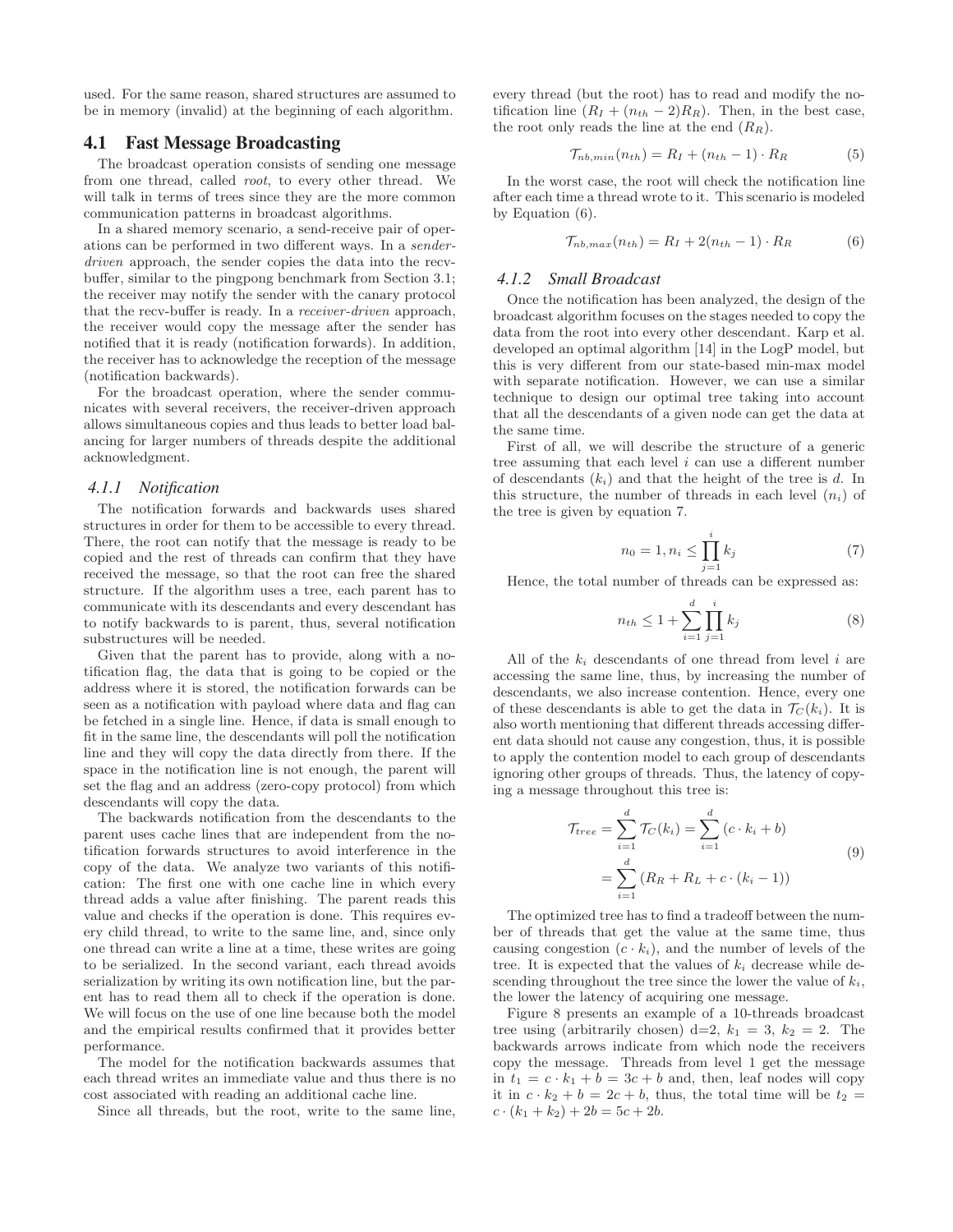![](_page_7_Figure_0.jpeg)

Figure 8: Tree for an 10-threads broadcast assuming  $d = 2$ ,  $k_1 = 3, k_2 = 2.$ 

Once the tree structure is defined, we have to take into account the notification. The total time for notification backwards is the time spent from the moment in which the last descendant receive the message until the root is aware that every thread has it. The correspondent equations from Section 4.1.1 must be applied to each level of the tree, providing the cost of notification backwards in the critical path.

Regarding notification forwards (i.e., the parent notifying to its descendants that the buffer is ready to be copied), first, there is a global flag where the root sets the shared structure as occupied by the current operation  $(R<sub>I</sub>)$ . Each descendant has to check the flag and copy the data (that are on the same line), which can be estimated by the contention model (Equation (9)), and then, each parent has to read its own structure  $(R_I)$ , copy the data into this structure  $(R_L)$  and set it as ready  $(R_L)$ . In the worst case, the descendants can read the flag before it is set and interfere while the parent is copying the data and setting the flag. Moreover, when interference involves several threads, they will cause contention. Although the first reading affected by contention is an invalid line, the contention model for a cached line is used for simplicity purposes. Equation (10) show the best (min) and worst (max) case model for this notification forwards.

$$
\mathcal{T}_{fw,min} = R_I + \sum_{i=1}^{d} (R_I + 2R_L) = (d+1)R_I + 2dR_L
$$
\n
$$
\mathcal{T}_{fw,max} = R_I + \sum_{i=1}^{d} 2\left(R_R + \sum_{i=1}^{d} (c \cdot k_i + b)\right)
$$
\n(10)

The optimal tree to perform a one-item broadcast is thus the solution to the minimization problem expressed in equation (11), combining notifications and reception of data.

$$
\mathcal{T}_{sbcast} = \min_{d,k_i} \left( \mathcal{T}_{fw} + \sum_{i=1}^d (c \cdot k_i + b) + \sum_{i=1}^d \mathcal{T}_{nb}(k_i + 1) \right)
$$

$$
N \le 1 + \sum_{i=1}^d \prod_{j=1}^i k_j, \ \ \forall i < j, k_i \le k_j \tag{11}
$$

This equation can be solved with numerical methods to obtain  $d$  and all  $k_i$  for the optimal broadcast tree.

### *4.1.3 Large Broadcast*

When each thread has to copy  $N$  lines using the tree developed for the small broadcast and assuming that the N lines are sent in  $N_{pack}$  packets of size  $N_{cl}$ , the leafs will not start copying until the first package has arrived.

In order to avoid having idle threads in the first stages, and given that it is possible to divide the N-line message in  $N_{pack} = n_{th} - 1$  slices, we can construct an algorithm in stages in which every thread, but the root, starts copying one different slice of the message. Having every line of the message in the root's cache could cause some contention (the root has to communicate with the DTDs to change the state of each line from  $E$  or  $M$  to  $S$ ) and for the next stages, each thread copy one slice of the message from a different thread, having only one thread copying from the same location at the same time. The performance model of this pipelined algorithm is stated in Equation (12).

$$
\mathcal{T}_{pipedbcast} = \mathcal{T}_{init} + \mathcal{T}_{1st} + \mathcal{T}_{rest} + \mathcal{T}_{fin}
$$
\n
$$
\mathcal{T}_{init,min} = R_I + 2R_L
$$
\n
$$
\mathcal{T}_{1st,min} = 2R_L + \mathcal{T}_C(n_{th} - 1) + \mathcal{T}_{N_{cl}}
$$
\n
$$
\mathcal{T}_{rest,min} = (n_{th} - 2)(R_R + R_L + \mathcal{T}_{N_{cl}})
$$
\n
$$
\mathcal{T}_{fin,min} = 2R_R + R_L
$$
\n(12)

This algorithm will use the same notification structure than the small broadcast, but since only one thread accesses this information in each stage, it is possible to have the flag, address and notification in the same line, allowing the receiver to fetch it only once during the stage. Moreover, the owner of the line only checks the notification at the end of the whole algorithm, minimizing interference. The model has been divided in four parts: (1) initialization  $(\mathcal{T}_{init})$ , in which every thread checks its notification line and sets the local buffer address. (2) First stage  $(\mathcal{T}_{1st})$ : the root sets its flag to ready  $(R_L)$ , the rest of threads check it  $(\mathcal{T}_C(n_{th}-1))$ is an upper bound to the real value because the contention model implies the copy of a line and in this scenario threads only read the value) and copy of the first slice of the message  $(\mathcal{T}_{N_{cl}})$  using the multi-line model) and sets its own flag to ready  $(R_L)$ . (3) Rest of stages  $(\mathcal{T}_{rest})$ , where the rest of packets  $(n_{th} - 2)$  are copied, including the check for readiness  $(R_R)$  and the notification to the owner  $(R_L)$ . And  $(4)$ Finalization  $(\mathcal{T}_{fin})$ , each thread checks for completion  $(R_R)$ and sets the own structure as free  $(R_L)$ . The extra  $R_R$  represents the notification to the root. To avoid interference and serialization in this notification, each thread will notify the first copy in a different stage.

Having only one thread accessing one location at every stage minimizes interference, however, there are still some points in which it can appear. In  $\mathcal{T}_{1st}$ , as happened in the notification forwards from Equation (10), the polling threads can interfere with the root. Moreover, in  $\mathcal{T}_{rest}$ , any thread (e.g.,  $T_2$ ) can finish its stage earlier tan others and try to read a flag before it is set, e.g., by  $T_1$ . When setting it,  $T_1$ forces the line to be evicted from  $T_2$ 's cache, that will have to fetch it again later. And finally, it is possible to assume that the last thread writes the notification after the first check for completion, adding some extra costs.

$$
\begin{aligned}\n\mathcal{T}_{init,max} &= R_I + 2(R_R + \mathcal{T}_C(n_{th} - 1)) + R_R \\
\mathcal{T}_{1^{st},max} &= 2R_R + \mathcal{T}_C(n_{th} - 1) + \mathcal{T}_{N_{cl}} \\
\mathcal{T}_{rest,max} &= (n_{th} - 2)(2R_R + \mathcal{T}_{N_{cl}}) \\
\mathcal{T}_{fin,max} &= 2R_R + R_L\n\end{aligned} \tag{13}
$$

Although this algorithm minimizes contention and interference, it can also preclude the benefits of prefetching (Equation (2)) that is only exploited for each packet.

Thus, we analyze a second algorithm, a flat tree, that optimizes for prefetching. In a flat tree, all receivers access the whole message after the root notified them. This algorithm ends when the receivers acknowledge the root that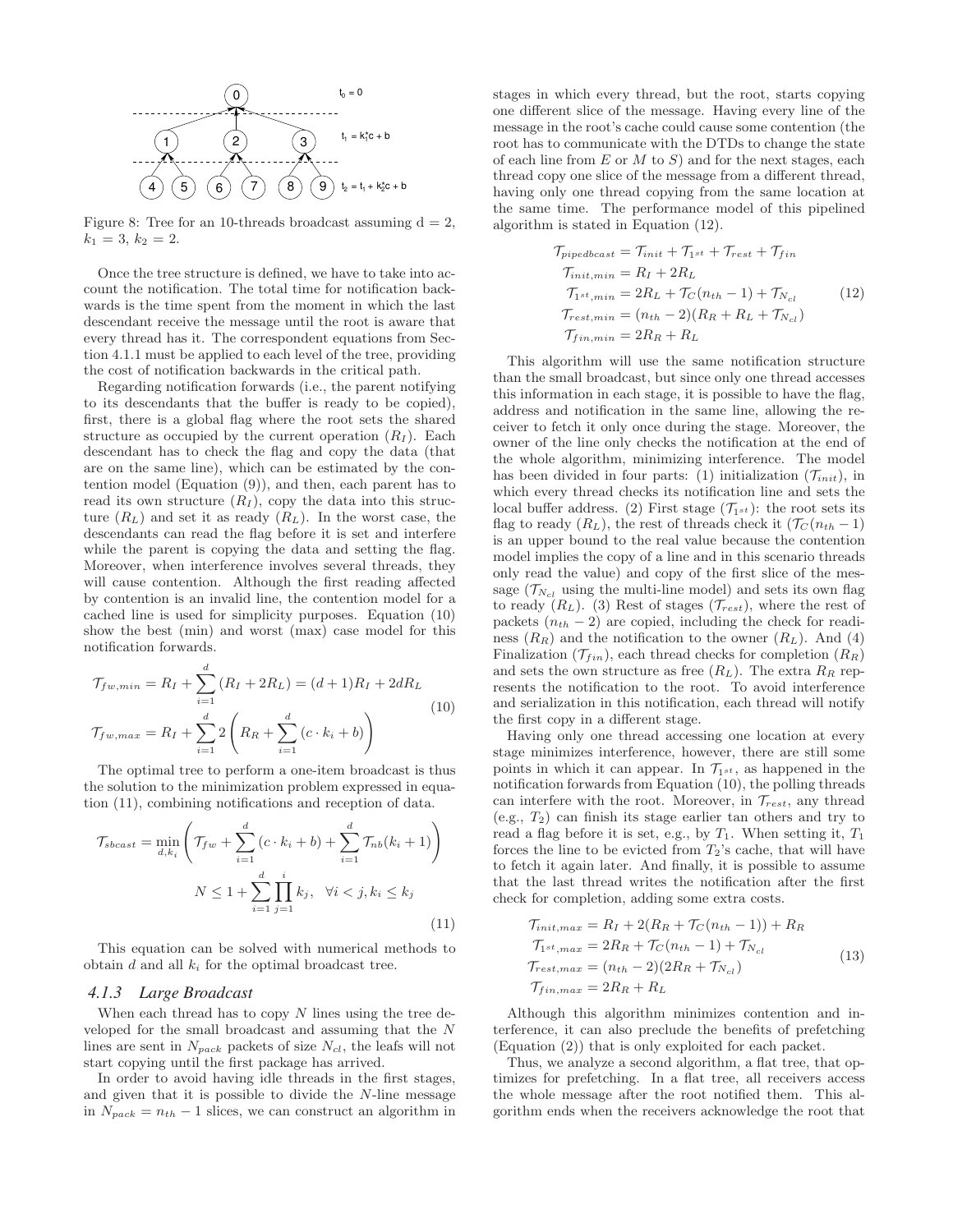they have copied the message. Since the number of threads colliding is large, the notification system uses two lines, in the same way as the small broadcast. The analysis to be done here is how contention affects the performance of requesting multiple contiguous lines, thus, we have to combine the contention and the multi-line models. For this purpose, we use the slope factor of the multi-line ping-pong model  $(o)$ as the time that it takes for one thread to get the message. This operation will be affected by the congestion caused by the rest of threads but the root  $(n_{th} - 2)$ . As intercept or constant factor, we arbitrarily chose the b from the contention model (assuming that the buffers are in exclusive state). In this scenario, the Flat Tree algorithm represents a good tradeoff between the benefits of prefetching and the drawbacks of contention. The rest of the model is equivalent to one stage of the small broadcast tree. Equation (14) reflects the best and worst models for this algorithm.

$$
\begin{aligned}\n\mathcal{T}_{ft{best}} &= \mathcal{T}_{notif} + \mathcal{T}_{copy} \\
\mathcal{T}_{copy} &= b + c \cdot (n_{th} - 2) + o \cdot N \\
\mathcal{T}_{notif, min} &= R_I + 3R_L + R_R + T_C(n_{th} - 1) \\
&+ (n_{th} - 1)R_R \\
\mathcal{T}_{notif, max} &= R_I + R_L + 3R_R + 2T_C(n_{th} - 1) \\
&+ 2(n_{th} - 1)R_R\n\end{aligned} \tag{14}
$$

We expect the second algorithm to perform better for large message sizes.

### 4.2 Barrier Synchronization

A barrier synchronization involves every thread acknowledging that every other thread has reached the synchronization point. We have modeled it as a dissemination barrier since it has been proven to be the best algorithm for singleport LogP systems, but optimizing the parameters within our min-max models. The dissemination algorithm uses  $r = log_m(n_{th})$  rounds in which thread T sends a notification to thread  $(T + i(m + 1)^r)$  mod  $n_{th}$ ,  $0 < i \leq r$  and waits for the notifications from  $(T - i(m + 1))^r$  mod  $n_{th}$ ,  $0 < i \leq r$ . In our shared memory scenario, assuming that every thread owns a notification line, each "send" operation consists of setting a flag and waiting until the receivers acknowledge that they have read this flag; and, "receive" is to notify to the senders the read of the corresponding flags.

In the best case, the owner was the last reader of its line (to check its value in the previous round), having it in cache when setting it to ready  $(R_L)$ , and, the cost of checking it after every receiver has finished is  $R_R$ . Moreover, it has to read m threads' flags and, assuming no interference and that flags are already set, the thread will read and write to them just fetching each line once. Although every thread has to read m lines, they are not contiguous and exposed to be prefetched, thus we will not apply the multi-line model. The contention model does not apply either because, although  $m$ threads are accessing each line, they are performing writes that have to be serialized. The total cost is shown in Equation  $(15)$ . The m value must be chosen to minimize this cost.

$$
\mathcal{T}_{barr,min} = r(R_L + R_R \cdot m + R_R)
$$

$$
r = \lceil log_m(n_{th}) \rceil
$$
 (15)

However, in every round, the own line can be in other core's cache, e.g. if other thread is already checking the flag, $(R_R)$  and the notification value can be checked once and every time that it is modified by a notifier thread  $((2m +$  $1(R_R)$ . Finally, if the first read of other thread's flags results in failure (the flag has not been set yet), at least another read of the line has to be performed. Taking into account that other m−1 threads can get the line and modify it in between, this interference could result in  $(3m) \cdot R_R + m(m-1)R_R$ . Since it is unlikely to happen, the model includes only one interference per line m.

$$
\mathcal{T}_{barr, max} = r(R_R + 4m \cdot R_R + (2m + 1)R_R)
$$

$$
r = \lceil log_m(n_{th}) \rceil
$$
(16)

The best m can again be found using numerical methods.

### 4.3 Small Reduction

A reduction is the application of an operation to data collected from all threads. In this section we will analyze the implementation of the reduction of one item.

The root is receiving from multiple threads, thus, the operation is very different from broadcast. A first approach could be having all those threads writing to a common location. Then, each thread will have to (1) check a flag to see if the buffer is ready  $(R_R)$ , (2) read the buffer  $(R_L)$ , (3) apply the reduction operation to the buffer using its private data  $(R_L)$ , (4) write the result to the data buffer and (5) notify that it has finished  $(R_R)$ . If several threads are accessing the same buffer, steps 2 to 5 have to be performed in an atomic manner, thus, serializing. To avoid serialization, the root has several buffers in which each descendant writes its data. Then the root reads them all and performs the operation.

This scheme can be structured in a tree similar to the broadcast one. In this tree, each thread from level  $i$  has  $k_i$  buffers where its  $k_i$  children copy their own data. Then, the parent performs the operation with the data from these buffers. In each stage of the tree, the parent has to set a flag  $(R_I)$  that their children  $(k_i)$  read (causing some contention) before writing to the corresponding buffer  $(R_R + R_L)$  and notifying that the data is ready  $(R_R)$ . Once the parent gets the acknowledgment  $(R_R)$ , it performs the operation (which is modeled using the multi-line model). The tree minimizing Equation 17 forms our solution.

$$
\mathcal{T}_{red,min} = \sum_{i=1}^{d} [R_I + \mathcal{T}_C(k_i) + (1 + k_i)R_R + R_L + \mathcal{T}_{k_i}] + R_R
$$
\n(17)

The interference in the notification forwards (some threads read the parent's flag before it is set) and in the notification backwards (the parent checks the notification before it is complete) are reflected in the worst case in Equation (18).

$$
\mathcal{T}_{red,max} = \sum_{i=1}^{d} [R_I + 2\mathcal{T}_C(k_i) + 2(1 + k_i)R_R + R_L + \mathcal{T}_{k_i}] + R_R
$$
\n(18)

Here again, we compute the optimal  $d$  and  $k_i$ s using numeric techniques.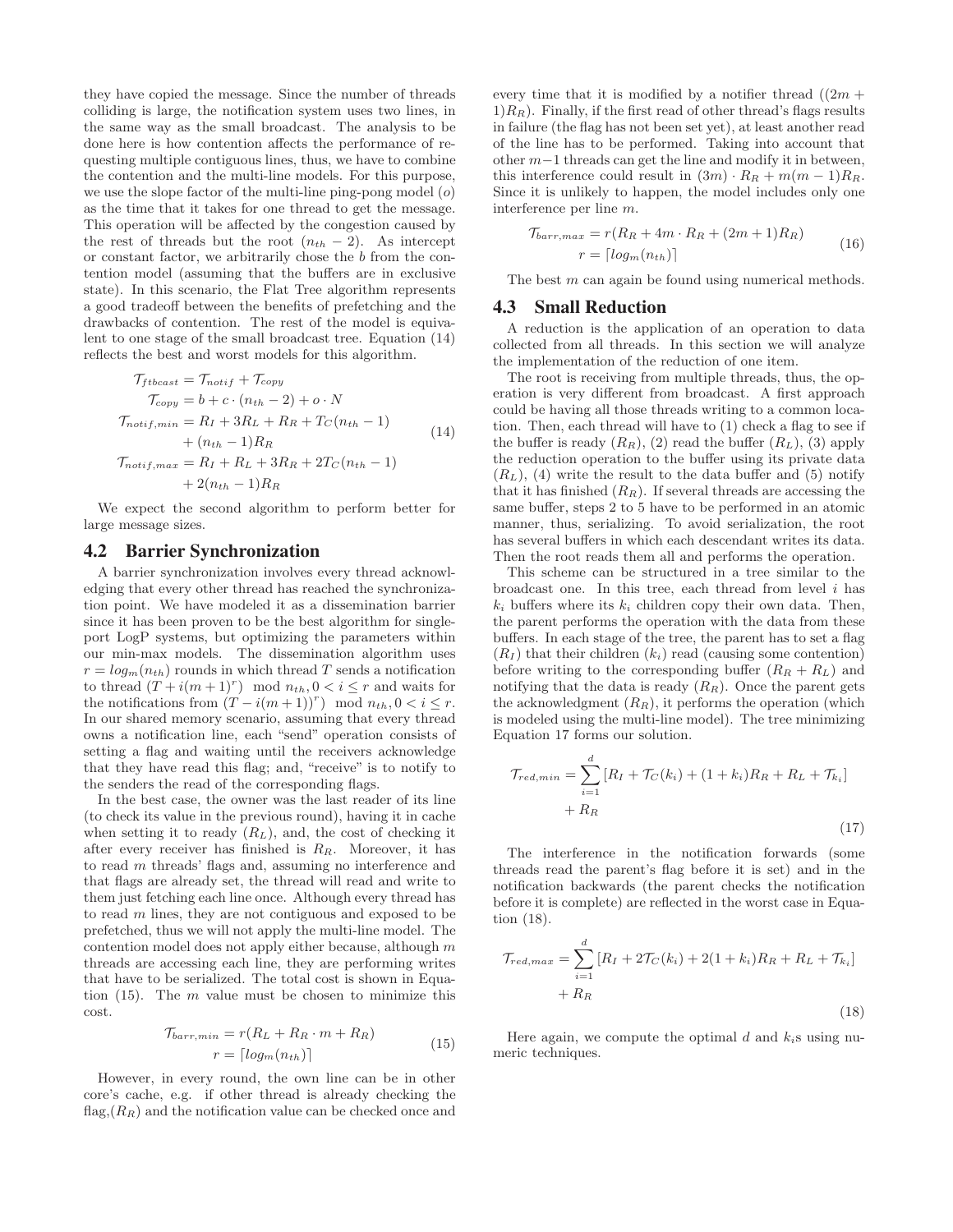# 5. EVALUATION

The evaluation of the designed algorithms has been performed on an Intel Xeon Phi 5110P with 60 cores at 1052 MHz, the host machine is a Intel Xeon E5-2670 Sandy Bridge with 8 cores at 2.60 Ghz. The Intel MIC software stack is the MPSS Gold update 2.1.4346-16, with the Intel Composer XE 2013.0.079, the Intel Compiler v.13.0 and Intel MPI v.4.1.0.024. The benchmarks used are the EPCC OpenMP Benchmarks 3.0 and the Intel MPI Benchmarks (IMB) 3.2.

The benchmarks used to measure the performance of our algorithms were developed to ensure a given cache state in each of the 1000 iterations. Before each iteration, threads are synchronized with a custom RDTSC-based synchronization and the data lines are placed in the desired cache state.

To guarantee that all threads start at the same time we used the feature that the RDTSC is consistent among cores [1, §2.1.7] in a normal power state of the Xeon Phi. Thus, we generate time intervals for threads to achieve before starting, then assuring that they enter each operation at the same time. A second synchronization before the collective operation is performed. The time is measured for every operation call and the whole distribution of times is used for statistical analysis of the obtained results. The goal is to check whether the model predictions are accurate enough and compare the results with existing solutions.

![](_page_9_Figure_4.jpeg)

Figure 9: Small Broadcast performance comparing our optimal algorithm with widely used broadcast trees.

Before testing, all the parametrizable algorithms (small broadcast, reduction and synchronization) have been optimized to obtain the best parameters by minimizing the best case models from Section 4. The optimization for the worst case was also taken into account with similar results, hence, only the parameters obtained for the best case model are shown in the graphs. As an example, when having 30 threads, the parameters obtained for a small broadcast were  $d = 2, k_1 = 5, k_2 = 5$ ; for reduction  $d = 3, k_1 = 3, k_2 = 3$ ,  $k_3 = 2$ ; and for barrier  $m = 6$  ( $r = 2$ ). For 60 threads, the parameters were  $d = 3$ ,  $k_1 = 4$ ,  $k_2 = 4$  and  $k_3 = 3$  for small broadcast and reduction, and  $m = 4$  ( $r = 3$ ) for barrier. Parameters differ for each number of threads and that is the reason of some variations in the models as seen around 28 processes in Figure 12.

All benchmarks launch one thread per core and, when using 60 threads, the variability increases because it is not possible to avoid the core that runs the OS.

Figure 9 shows a comparison between different algorithms

for small broadcast: flat tree, binomial tree, k-nomial tree  $(k=3)$ , Fibonacci tree and our optimal tree, all of them with buffers in  $E$  state. For Fibonacci trees [14], given that they are designed for LogP and that in this system it is not exactly applicable, we have chosen  $o = L/2$  and  $o = L/4$ to construct the tree. As expected, the optimal algorithm developed using the model obtains the lowest latency even though, some of the other algorithms, e.g., Fibonacci Trees, are optimal in other models.

![](_page_9_Figure_10.jpeg)

Figure 10: Small Broadcast performance compared to the model and the Intel MPI implementation.

![](_page_9_Figure_12.jpeg)

Figure 11: Large Broadcast (8 kb) algorithms compared to the model and the Intel MPI implementation.

Figures 10 to 13 represent the performance obtained with the algorithms modeled in Section 4. Results are presented with the corresponding boxplots and the min-max model. The large broadcast uses 8 kb messages because it is the higher buffer size that was modeled for the multi-line pingpong, and the operation used in the reduction is a summation. As it can be seen, the min-max model is able to capture the inherent variability of the use of threads and allowed us to obtain the best parameters for the small broadcast, the small reduce and the barrier.

To compare the results with current shared memory communication solutions, the graphs also include the latency obtained with MPI and OpenMP (when applicable). It is worth mentioning that the benchmarks used for OpenMP and MPI measure the average result without synchronizing threads before each iteration and without forcing any cache state, avoiding the eviction of the shared data and taking advantage of temporal locality across iterations. Our benchmark forces the data to be in exclusive state in the buffer owner's cache, thus invalidating it in any other cache.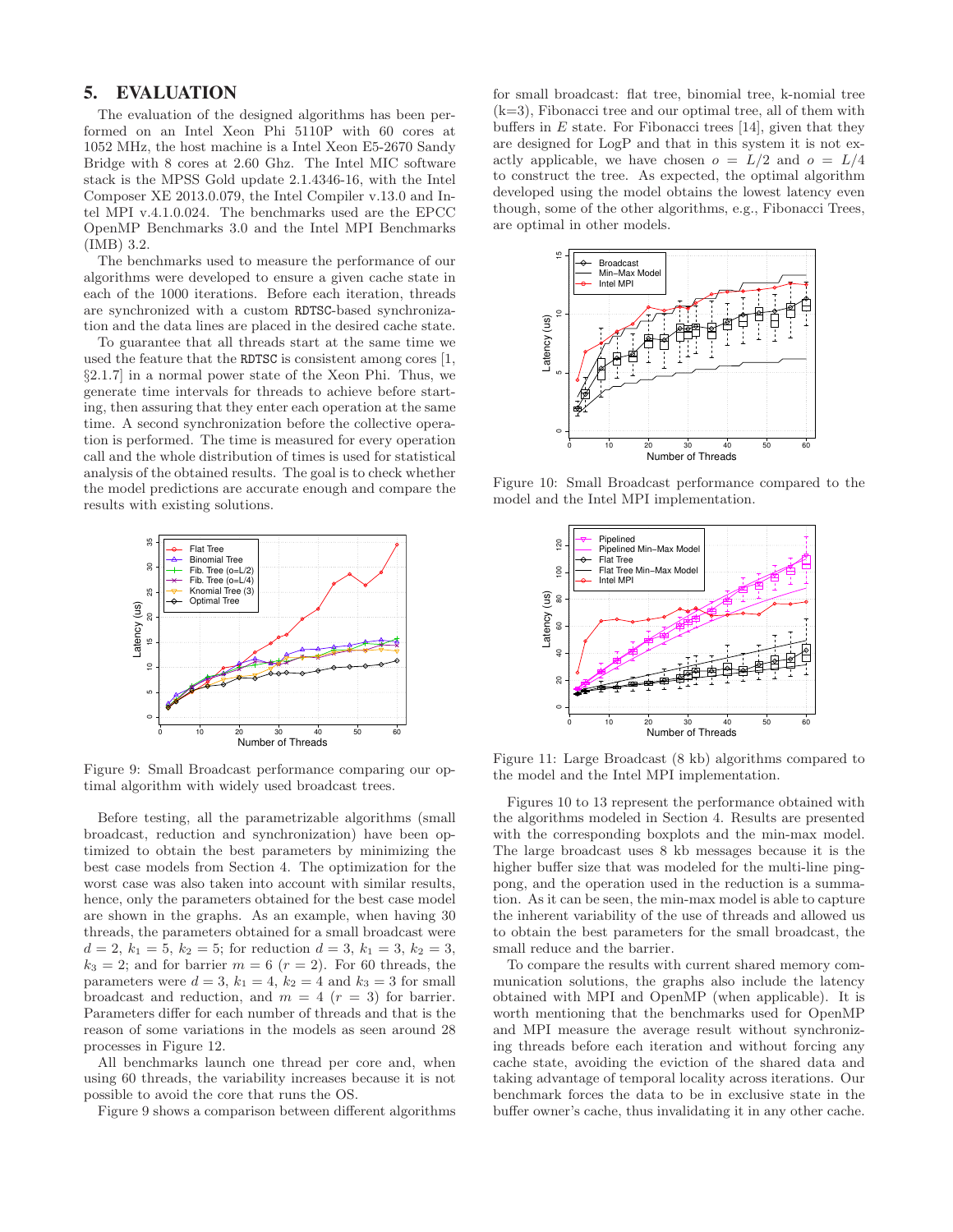![](_page_10_Figure_0.jpeg)

Figure 12: Barrier Synchronization results compared to the model and the Intel OpenMP and MPI implementations.

![](_page_10_Figure_2.jpeg)

Figure 13: Small Reduction performance compared to the model and the Intel OpenMP and MPI implementations

However, even in that case, our algorithms outperform MPI and OpenMP except for two scenarios. In Figure 12, with 60 threads, the OpenMP barrier obtained a latency that is lower than our algorithm, however, it seems that it is highly optimized for a large number of threads while ours is optimized separately for each number of threads. Moreover, they take advantage of the non-cache-invalidation policy between iterations used in the benchmarks. In the results of the large broadcast (Fig. 11), the "pipelined" algorithm is outperformed by MPI when the number of threads is larger than 32, although it does not happen if the flat tree algorithm is used. As mentioned in Section 4.1.3, the flat tree obtains a good tradeoff between contention and prefetching while the pipelined algorithm is not able to take advantage of prefetching.

### 6. RELATED WORK

The optimization of parallel computation is based on the study of the architectural features that can influence performance. However, algorithm design requires models that simplify and abstract complex systems, e.g., LogP [9], LogGP [3], LoGPC [19], PlogP [16] or Hockney [11] model the communications in distributed memory systems. On the other hand, models like PRAM [15], that assume that processors can access global memory without cost, study the logical structure of parallel computation removing communication from the analysis. Another approach followed in [6] and [5] is the inclusion of memory concerns in the model to measure the effects that memory buffer copies have in point-to-point communications. Our work is focused on shared memory architectures were point-to-point communications are translated directly to memory transfers, thus, buffer transformations would be treated as common memory operations.

These models have been successfully used to design optimal algorithms for communication operations. In [14], Karp et al. show that Fibonacci trees are optimal for small broadcasts. The authors of [23] use a simple linear communication model to develop bandwidth-optimal broadcast and reduction algorithms.

With the increase in the number of cores per processor, the modeling of shared memory communications is also crucial to develop efficient algorithms to transfer information through shared memory among the cores of the system. Petrovic et al. [21] discuss communications in the precursor of the Intel Xeon Phi, the Intel SCC. However, this system did not provide cache coherency, which simplifies the interactions among threads greatly.

The cache coherency protocols have been also widely studied, specially in terms of internal memory hierarchy models analyzing the effects of evictions and memory locality. Agarwal et al. [2] presents a comprehensive model for associative caches and other works like [24] or [4] study the behavior of the memory hierarchy on multi-core systems, but focus on the behavior of caches and the optimization of parallel codes avoiding cache misses, and does not discuss the effects of communications among cores.

Early experiences on the Intel Xeon Phi coprocessor [8] showed that this architecture provides scalable performance, which combined with the possibility of obtaining highly parallel applications with standard programming paradigms, makes it really interesting to explore the communications among cores in a shared memory environment.

# 7. DISCUSSION AND CONCLUSIONS

We found that, especially for small data, the notification system and interference caused by threads in the polling stages, can impact performance more than the actual data transfer. In order to model these effects, we had to resort to min-max models that complicate the algorithm development considerably. Nevertheless, our model allows algorithm designers to abstract away from the architecture and the detailed cache coherency protocols and design algorithms on purely analytic ground. We showed that our models can be combined into a powerful framework for tuning and developing parallel algorithms.

In general, we found that optimizing for cache-coherency protocols is harder than optimizing for systems that offer direct remote memory access. The developed models and techniques are more complex than, for example algorithms in the LogP model. Based on results gathered in [21], we would assume that direct remote cache access (DRCA) would lead to parallel systems with higher performance and better predictability and transparency. Thus, we conjecture that DRCA would greatly simplify the design of parallel algorithms.

However, if such architectures are not an option, our models describe a viable method for designing parallel algorithms on cache-coherent architectures. Indeed, our simplified model can be used rather mechanically to optimize and parametrize well-known algorithms. In addition, we showed how to develop new and optimal algorithms requir